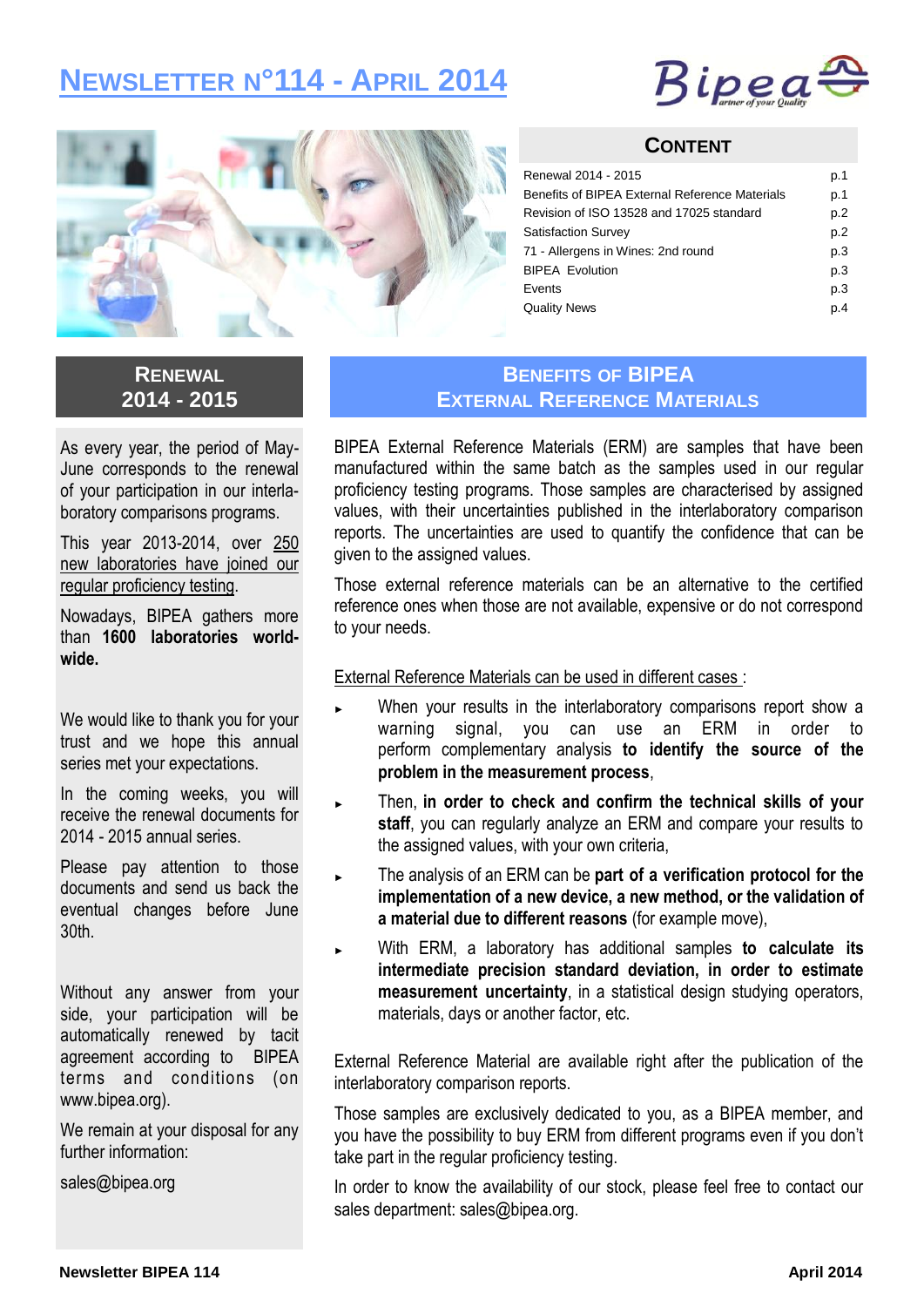

### **REVISION OF ISO 13528 STANDARD CONCERNING THE STATISTICAL TREATMENT**

The ISO 13528 standard, related to the « Statistical methods for use in proficiency testing by interlaboratory comparisons » and applicable to proficiency testing providers, is in process of revision.

This standard focuses on the following three points:

- ► **Determination of the assigned value and its standard uncertainty,**
- ► **Determination of criteria for evaluation of performance,**
- ► **Calculation of performance statistics.**

#### **The main modifications are**:

- The addition of definitions,
- The addition of the guidelines about the statistical design of proficiency schemes: the distribution of the results, the number of participants, the qualitative data, the reporting format, the use of replicates, the blunder removal or the number of reported digits,
- ► A notion of fixed allowed error criterion for differences  $\delta_{\text{E}}$ , closely related to z-score equals to 3 or -3, expressed in absolute value of the measurement,
- ► The checking of samples homogeneity with: the addition of IUPAC protocol, leading to a combination of fitness for purpose and statistical criteria, more than a fraction of the evaluation criterion.

These modifications will be published in the following months and will lead to few modifications in our interlaboratory comparison reports.

## **REVISION OF ISO 17025 STANDARD**

In response to the recommendation of the ILAC\* Laboratory Committee, the ILAC General Assembly members voted to initiate a new work item proposal to revise ISO/IEC 17025:2005, related to « General requirements for the competence of testing and calibration laboratories ».

To do that, the Accreditation Committee has set up a working group to address areas for improvement of the standard.

\**ILAC (the International Laboratory Accreditation Cooperation)*

### **SATISFACTION SURVEY**

In June 2013, we conducted a satisfaction survey on a panel of 600 laboratories (in France and abroad) and we would like to thank you for your answers. 165 laboratories have answered to this survey.

We are pleased to see that **97% of laboratories are satisfied with BIPEA services in general. We note an excellent retention rate of over 95%**.

95% of interviewed laboratories are very satisfied by the schedule, the frequency and the wide range of matrices proposed. 80% of laboratories appreciated the efforts made by BIPEA concerning the set up of new proficiency testing programs, the add of new parameters and new matrices. Then, 82% of interviewed are satisfied by the changes mentioned in the interlaboratory comparisons reports.

Some of you mentioned their interest in receiving a personalized assessment per laboratory in addition to the report and also an Excel file in order to facilitate the data mining. We are studying the possibility to set up those projects and we will give you more details this summer.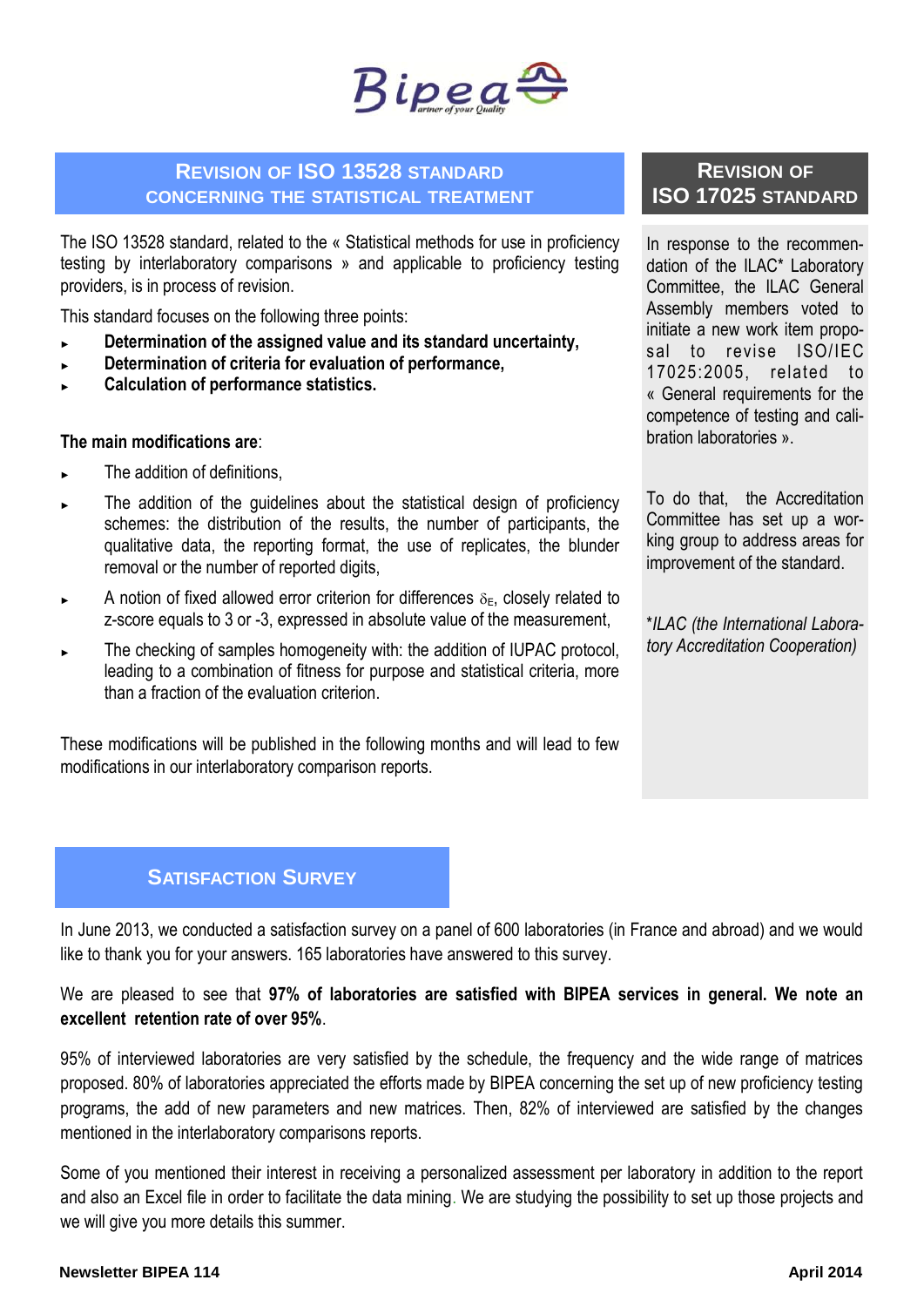

# **71 - ALLERGENS IN WINES: 2ND ROUND**

After the success of the first round concerning the new PTS "**71 - Allergens in wines**", **we decide to set up a new round in June 2014**.

For the laboratories who missed the first round, you will have the possibility to analyze an allergens spiked wine, according to **OIV method.** The allergens offered for analysis are the following ones: **ovalbumin, casein, lysozym**.

The deadline to register is May 23, 2014. Please contact our sales department for any further information: sales@bipea.org.

Since 2003, we notice an important growth of BIPEA members in France and abroad.

**In 10 years over than 1000 laboratories** have joined BIPEA in order to control their accuracy on analysis. This increase represents a **growth of 260%**.



# **BIPEA EVOLUTION (NUMBER OF MEMBERS)**

Nowadays, **BIPEA gathers more than 1600 members: 45% in France and 55% abroad**.

Our 1600 members participating in several programs, we count nowadays **over 4000 participations** to our regular proficiency testing, in different fields.



# **EVENTS**

As part of our development policy, we regularly participate in exhibitions and workshops in analytical fields. We were present at the following events:

- ► EUROLAB WARSAW (Poland) March 2014
- ► ARABLAB DUBAI (UAE) March 2014
- ► ANALYTICA MUNCHEN (Germany) April 2014

Those trade fairs permit to increase the number of participants in our proficiency testing programs and to have a better robustness of our assigned values. This is also an opportunity to discuss with the laboratories about their needs and answer the requests of our members.



The next events will take place:

- from 7 to 10 May: LABEXPO TUNIS (Tunisia)
- ► from 19 to 21 May: EURACHEM LISBOA (Portugal)
- from 30 June to 3 July: EPRW Dublin (Ireland) *We will be happy to see you there!*